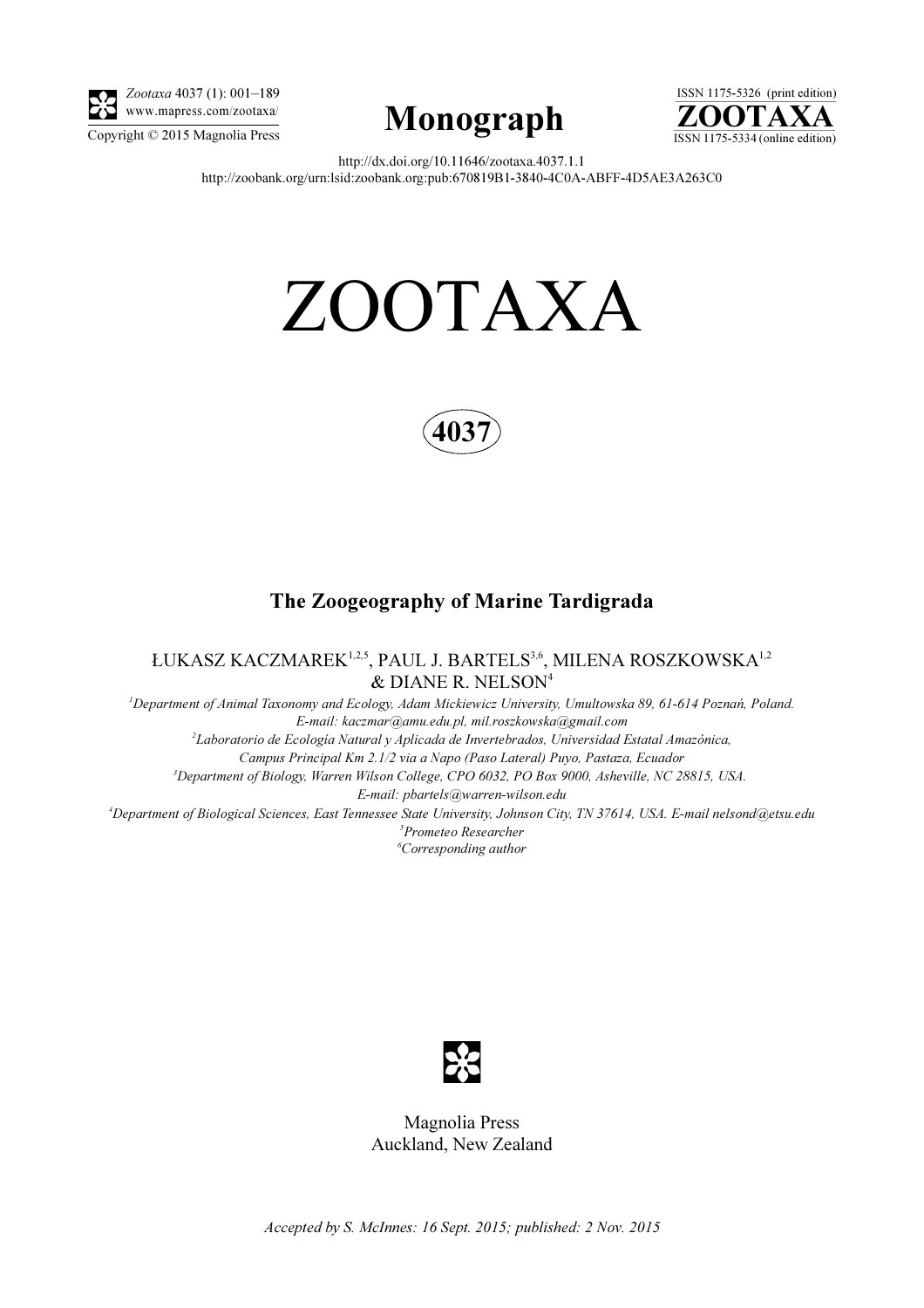## ŁUKASZ KACZMAREK, PAUL J. BARTELS, MILENA ROSZKOWSKA & DIANE R. NELSON The Zoogeography of Marine Tardigrada (Zootaxa 4037)

189 pp.; 30 cm.

2 Nov. 2015

ISBN 978-1-77557-823-9 (paperback)

ISBN 978-1-77557-824-6 (Online edition)

FIRST PUBLISHED IN 2015 BY Magnolia Press P.O. Box 41-383 Auckland 1346 New Zealand e-mail: zootaxa@mapress.com http://www.mapress.com/zootaxa/

© 2015 Magnolia Press

All rights reserved.

No part of this publication may be reproduced, stored, transmitted or disseminated, in any form, or by any means, without prior written permission from the publisher, to whom all requests to reproduce copyright material should be directed in writing.

This authorization does not extend to any other kind of copying, by any means, in any form, and for any purpose other than private research use.

ISSN 1175-5326 (Print edition) ISSN 1175-5334 (Online edition)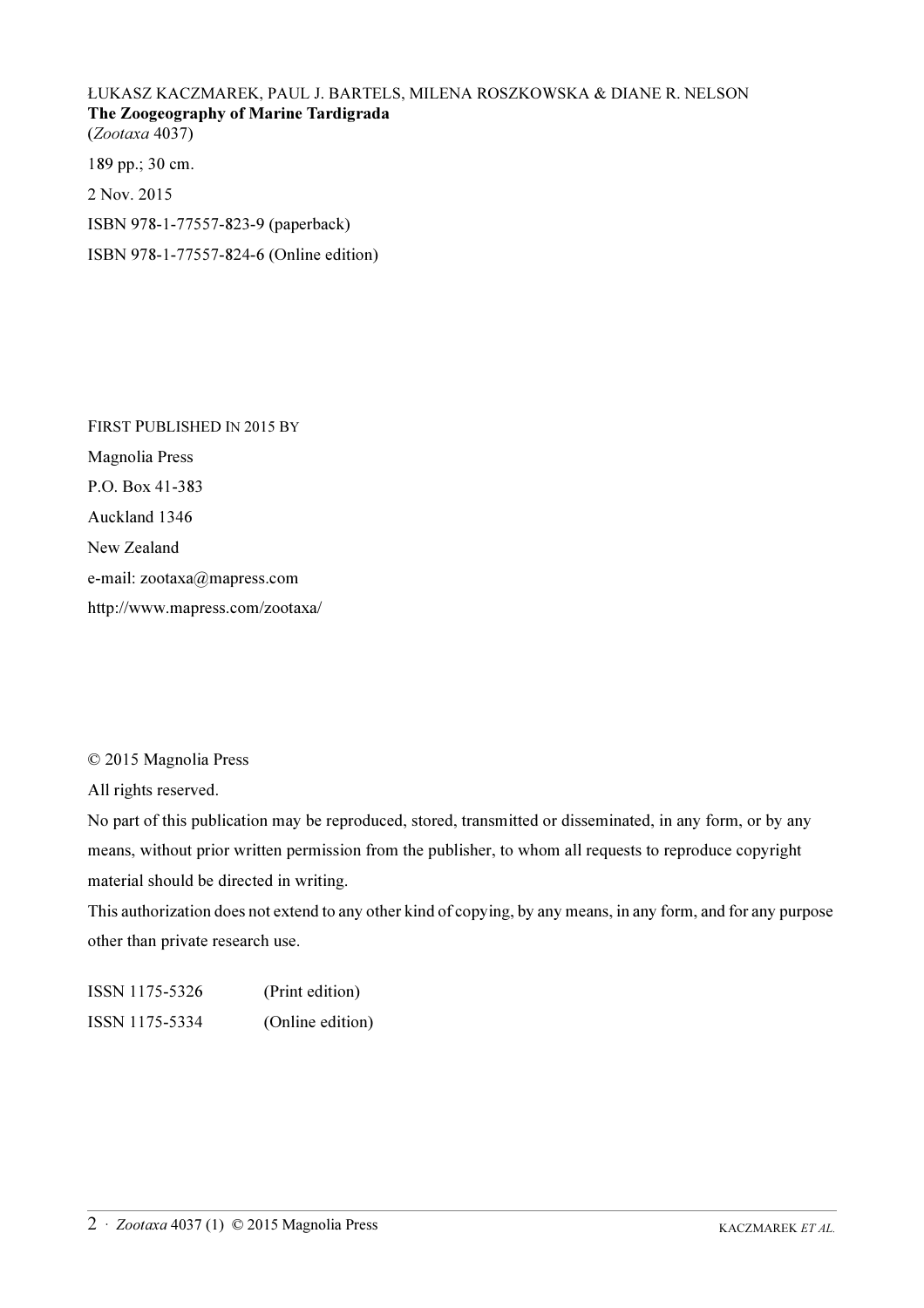# Table of contents

| 115 |
|-----|
|     |
|     |
|     |
|     |
|     |
|     |
|     |
|     |
|     |
|     |
|     |
|     |
|     |
|     |
|     |
|     |
|     |